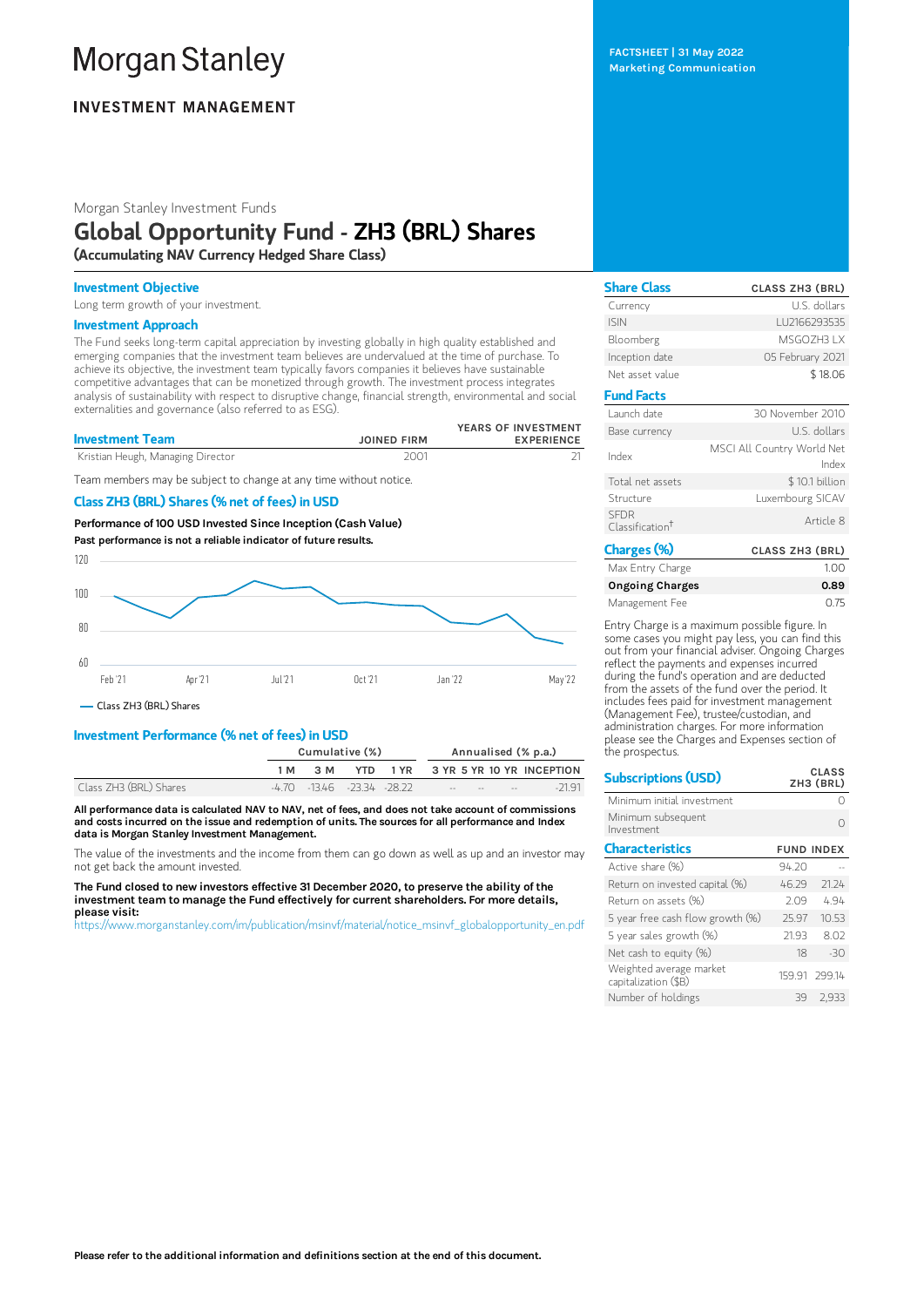## Regional Exposure (% of Total Net Assets)<sup>1</sup> FUND INDEX

|  | North America        | 61.29 | 63.82 |
|--|----------------------|-------|-------|
|  | Indian Sub-Continent | 9.46  | 1.45  |
|  | Pacific Basin        | 8.27  | 8.53  |
|  | <b>EURO Europe</b>   | 7.73  | 7.87  |
|  | Non-EURO Europe      | 6.50  | 8.18  |
|  | Japan                | 1.68  | 5.50  |
|  | South America        | 1.16  | 0.75  |
|  | Cash                 | 4 79  |       |

As of 31 May 2022, the Fund does not have direct exposure to and does not hold companies listed or domiciled in Russia, Ukraine or Belarus.

| Sector Allocation (% of Total Net Assets) <sup>1,2</sup> |                           |       | <b>INDEX</b> |
|----------------------------------------------------------|---------------------------|-------|--------------|
|                                                          | Information<br>Technology | 30.29 | 21.34        |
|                                                          | Consumer<br>Discretionary | 26.40 | 10.96        |
|                                                          | Industrials               | 13.96 | 9.37         |
|                                                          | Communication<br>Services | 13.61 | 7.82         |
|                                                          | <b>Financials</b>         | 10.80 | 14.77        |
|                                                          | Consumer Staples          | 0.61  | 7.26         |
|                                                          | Real Estate               | 0.42  | 2.75         |
|                                                          | Other                     | 0.01  |              |
|                                                          | Cash                      | 4.79  |              |

| Top Holdings (% of Total Net Assets) <sup>3</sup> | <b>FUND</b> | <b>INDEX</b> |
|---------------------------------------------------|-------------|--------------|
| ServiceNow Inc.                                   | 7.10        | 0.15         |
| HDFC Bank I td                                    | 6.54        |              |
| Uber Technologies Inc                             | 6.50        | 0.06         |
| DSV A/S                                           | 6.14        | 0.06         |
| Amazon.com Inc.                                   | 4.54        | 1.81         |
| Meta Platforms Inc.                               | 4.50        | 0.75         |
| The Walt Disney Company                           | 4.20        | 0.33         |
| Adobe Inc.                                        | 4.07        | 0.33         |
| Mercadolibre Inc.                                 | 3.87        | 0.06         |
| Coupang Inc                                       | 3.65        |              |
| Total                                             | 51.11       |              |

<sup>†</sup> This Fund is classified as an Article 8 product under the Sustainable Finance Disclosure Regulation. Article 8 products are those which promote environmental or social characteristics and which integrate sustainability into the investment process in a binding manner. Before making any decision to invest in the fund mentioned herein, please refer to all the characteristics and objectives of the Fund noted in the current Prospectus and KIID at morganstanleyinvestmentfunds.com.

<sup>1</sup>May not sum to 100% due to the exclusion of other assets and liabilities. <sup>2</sup> For additional information regarding sector classification/definitions please visit www.msci.com/gics and the glossary at www.morganstanley.com/im. <sup>3</sup> These securities and percentage allocations are only for illustrative purposes and do not constitute, and should not be construed as, investment advice or recommendations with respect to the securities or investments mentioned.

#### Please refer to the Prospectus for full risk disclosures, available at www.morganstanleyinvestmentfunds.com. All data as of 31.05.2022 and subject to change daily.

This is a marketing communication. Applications for shares in the Fund should not be made without first consulting the current Prospectus and the Key Investor Information Document ("KIID"), which are available in English and in the official language of your local jurisdiction at

organstanleyinvestmentfunds.com or free of charge from the Registered Office of Morgan Stanley Investment Funds, European Bank and Business Centre, 6B route de Trèves, L-2633 Senningerberg, R.C.S. Luxemburg B 29 192. A summary of investor rights is available in English at the same website.

If the management company of the relevant Fund decides to terminate its arrangement for marketing that Fund in any EEA country where it is registered for sale, it will do so in accordance with the relevant UCITS rules.

#### Share Class ZH3 (BRL) Risk and Reward Profile

| Lower Risk |                                  |  |  | Higher Risk                       |  |
|------------|----------------------------------|--|--|-----------------------------------|--|
|            |                                  |  |  |                                   |  |
|            | <b>Potentially Lower Rewards</b> |  |  | <b>Potentially Higher Rewards</b> |  |

The risk and reward category shown is based on historic data.

- Historic figures are only a guide and may not be a reliable indicator of what may happen in the future.
- As such this category may change in the future.
- The higher the category, the greater the potential reward, but also the greater the risk of losing the investment. Category 1 does not indicate a risk free investment.
- The fund is in this category because it invests in company shares and the fund's simulated and/or realised return has experienced high rises and falls historically.
- The fund may be impacted by movements in the exchange rates between the fund's currency and the currencies of the fund's investments.

This rating does not take into account other risk factors which should be considered before investing, these include:

- The fund relies on other parties to fulfill certain services, investments or transactions. If these parties become insolvent, it may expose the fund to financial loss.
- Sustainability factors can pose risks to investments, for example: impact asset values, increased operational costs.
- There may be an insufficient number of buyers or sellers which may affect the funds ability to buy or sell securities.
- Investments in China involves a risk of a total loss due to factors such as government action or inaction, market volatility and reliance on primary trading partners.
- Investment in China A-Shares via Shanghai-Hong Kong and Shenzhen-Hong Kong Stock Connect programs may also entail additional risks, such as risks linked to the ownership of shares.
- There are increased risks of investing in emerging markets as political, legal and operational systems may be less developed than in developed markets.
- Investors should note that while the hedging strategy seeks to limit exposure to currency movements, it does not seek to eliminate all currency exposure. Additional exchange rate risk may also exist as a result of trading non-deliverable currencies.
- Past performance is not a reliable indicator of future results. Returns may increase or decrease as a result of currency fluctuations. The value of investments and the income from them can go down as well as up and investors may lose all or a substantial portion of his or her investment.
- The value of the investments and the income from them will vary and there can be no assurance that the Fund will achieve its investment objectives.
- Investments may be in a variety of currencies and therefore changes in rates of exchange between currencies may cause the value of investments to decrease or increase. Furthermore, the value of investments may be adversely affected by fluctuations in exchange rates between the investor's reference currency and the base currency of the investments.

#### Additional Z Share Classes

|           | <b>CURRENCY</b> | LAUNCH     | <b>ISIN</b>  | <b>BLOOMBERG</b> |
|-----------|-----------------|------------|--------------|------------------|
|           | LISD            | 30112010   | LU0552385535 | MSGOPP7 IX       |
| $7$ (FUR) | FI JR.          | 06122021   | LU2418734716 | MOFGOZE I X      |
| ZH (EUR)  | FI JR.          | 04 11 2016 | LU1511517010 | MSGOP7H I X      |
| 7H(SFK)   | <b>SFK</b>      | 06122016   | LU1530785564 | MSGO7HS I X      |

#### DEFINITIONS

5 year free cash flow growth is the compound annual growth rate of Free Cash Flow over a 5-year period. It is calculated by [Free Cash Flow(0) / Free<br>Cash Flow(-5)] <sup>1/5</sup> – 1. **5 year saIes growth** is the compound annual growth\_ rate of Sales over the last 5 years. It is calculated by [Sales (0) / Sales (-5)]  $-$  1. Active Share is a measure of the percentage of stock holdings in a managers portfolio that differ from the benchmark index (based on holdings and weight of holdings). Active Share scores range from 0%-100%. A score of 100% means you are completely different from the benchmark. Active Share calculation may consolidate holdings with the same economic exposure. Bloomberg stands for 'Bloomberg Global Identifier (BBGID)'. This is a unique 12 digit alphanumerical code designed to enable the identification of securities, such as the Morgan Stanley 1/5 1/5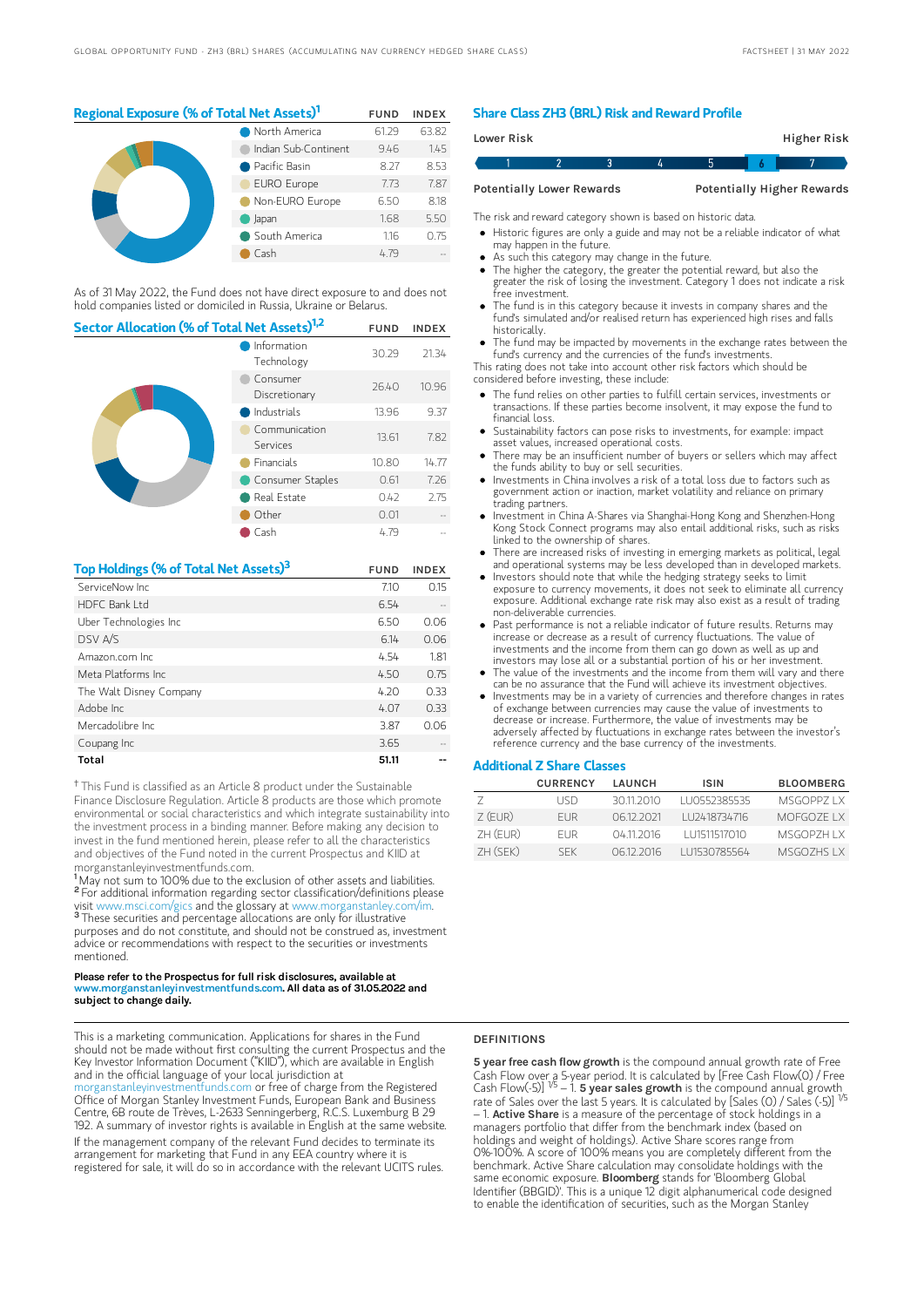Investment Funds sub-funds at share class level, on a Bloomberg Terminal. The Bloomberg Terminal, a system provided by Bloomberg L.P., enables analysts to access and analyse real-time financial market data. Each Bloomberg code starts with the same BBG prefix, followed by nine further characters that we list here in this guide for each share class of each fund. ISIN is the international securities identification number (ISIN), a 12 digit code consisting of numbers and letters that distinctly identifies securities. NAV is the Net Asset Value per share of the Fund (NAV), which represents the value of the assets of a fund less its liabilities. Net cash to equity is the ratio of a company's cash on hand against the total net worth of the company. It is calculated by [(Total Cash and cash equivalents – Total Liabilities) / Shareholder's Equity]. Number of holdings provided are a typical range, not a maximum number. The portfolio may exceed this from time to time due to market conditions and outstanding trades. **Return on** assets (ROA) is a measure of a company's profitability, equal to a fiscal year's earnings divided by its total assets, expressed as a percentage. **Return** on invested capital (ROIC) represents the performance ratio measuring a company's percentage return on its invested capital. Income statement items as of latest reported fiscal period, and Balance Sheet items from one period earlier. ROIC is calculated by dividing Net Income by (Property, Plant & Equipment + Working Capital + Short Term Debt - Cash & Equivalents). ROIC has a cap of 200% and a floor of 0%, ex Financials and Real Estate Sectors. Weighted average market capitalization is an average of the market capitalization of stocks comprising a portfolio or index, adjusted by each stock's weight in the portfolio or index.

#### INDEX INFORMATION

The MSCI All Country World Net Index (ACWI) is a free float-adjusted market capitalization weighted index designed to measure the equity market performance of developed and emerging markets. The term "free float" represents the portion of shares outstanding that are deemed to be available for purchase in the public equity markets by investors. The performance of the Index is listed in U.S. dollars and assumes reinvestment of net dividends.

#### **DISTRIBUTION**

This communication is only intended for and will only be distributed to persons resident in jurisdictions where such distribution or availability would not be contrary to local laws or regulations. In particular, the Shares are not for distribution to US persons.

Ireland: MSIM Fund Management (Ireland) Limited. Registered Office: The Observatory, 7-11 Sir John Rogerson's Quay, Dublin 2, D02 VC42, Ireland. Registered in Ireland as a private company limited by shares under company number 616661. MSIM Fund Management (Ireland) Limited is regulated by the Central Bank of Ireland. United Kingdom: Morgan Stanley Investment Management Limited is authorised and regulated by the Financial Conduct Authority. Registered in England. Registered No. 1981121. Registered Office: 25 Cabot Square, Canary Wharf, London E14 4QA, authorised and regulated by the Financial Conduct Authority. Dubai: Morgan Stanley Investment Management Limited (Representative Office, Unit Precinct 3-7th Floor-Unit 701 and 702, Level 7, Gate Precinct Building 3, Dubai International Financial Centre, Dubai, 506501, United Arab Emirates. Telephone: +97 (0)14 709 7158). Italy: MSIM Fund Management (Ireland)Limited, Milan Branch (Sede Secondaria di Milano) is a branch of MSIM Fund Management (Ireland) Limited, a company registered in Ireland, regulated by the Central Bank of Ireland and whose registered office is at The Observatory, 7-11 Sir John Rogerson's Quay, Dublin 2, D02 VC42, Ireland. MSIM Fund Management (Ireland) Limited Milan Branch (Sede Secondaria di Milano) with seat in Palazzo Serbelloni Corso Venezia, 16 20121 Milano, Italy, is registered in Italy with company number and VAT number 11488280964. The Netherlands: MSIM Fund Management (Ireland) Limited, Rembrandt Tower, 11th Floor Amstelplein 1 1096HA, Netherlands. Telephone: 31 2-0462-1300. Morgan Stanley Investment Management is a branch office of MSIM Fund Management (Ireland) Limited. MSIM Fund Management (Ireland) Limited is regulated by the Central Bank of Ireland. France: MSIM Fund Management (Ireland) Limited, Paris Branch is a branch of MSIM Fund Management (Ireland) Limited, a company registered in Ireland, regulated by the Central Bank of Ireland and whose registered office is at The Observatory, 7-11 Sir John Rogerson's Quay, Dublin 2, D02 VC42, Ireland. MSIM Fund Management (Ireland) Limited Paris Branch with seat at 61 rue de Monceau 75008 Paris, France, is registered in France with company number 890 071 863 RCS. Spain: MSIM Fund Management (Ireland) Limited, Sucursal en España is a branch of MSIM Fund Management (Ireland) Limited, a company registered in Ireland, regulated by the Central Bank of Ireland and whose registered office is at The Observatory, 7-11 Sir John Rogerson's Quay, Dublin 2, D02 VC42, Ireland. MSIM Fund Management (Ireland) Limited, Sucursal en España with seat in Calle Serrano 55, 28006, Madrid, Spain, is registered in Spain with tax identification number W0058820B. Switzerland: Morgan Stanley & Co. International plc, London, Zurich Branch Authorised and regulated by the Eidgenössische Finanzmarktaufsicht ("FINMA"). Registered with the Register of Commerce Zurich CHE-115.415.770. Registered Office:

Beethovenstrasse 33, 8002 Zurich, Switzerland, Telephone +41 (0) 44 588 1000. Facsimile Fax: +41(0) 44 588 1074.

Australia: This publication is disseminated in Australia by Morgan Stanley Investment Management (Australia) Pty Limited ACN: 122040037, AFSL No. 314182, which accepts responsibility for its contents. This publication, and any access to it, is intended only for "wholesale clients" within the meaning of the Australian Corporations Act. Hong Kong: This document has been issued by Morgan Stanley Asia Limited for use in Hong Kong and shall only be made available to "professional investors" as defined under the Securities and Futures Ordinance of Hong Kong (Cap 571). The contents of this document have not been reviewed nor approved by any regulatory authority including the Securities and Futures Commission in Hong Kong. Accordingly, save where an exemption is available under the relevant law, this document shall not be issued, circulated, distributed, directed at, or made available to, the public in Hong Kong. Singapore: This publication should not be considered to be the subject of an invitation for subscription or purchase, whether directly or indirectly, to the public or any member of the public in Singapore other than (i) to an institutional investor under section 304 of the Securities and Futures Act, Chapter 289 of Singapore ("SFA"), (ii) to a "relevant person" (which includes an accredited investor) pursuant to section 305 of the SFA, and such distribution is in accordance with the conditions specified in section 305 of the SFA; or (iii) otherwise pursuant to, and in accordance with the conditions of, any other applicable provision of the SFA. In particular, for investment funds that are not authorized or recognized by the MAS, units in such funds are not allowed to be offered to the retail public; any written material issued to persons as aforementioned in connection with an offer is not a prospectus as defined in the SFA and, accordingly, statutory liability under the SFA in relation to the content of prospectuses does not apply, and investors should consider carefully whether the investment is suitable for them. This publication has not been reviewed by the Monetary Authority of Singapore.

Chile: Neither the Fund nor the interests in the Fund are registered in the Registry of Offshore Securities (el Registro de Valores Extranjeros) or subject to the supervision of the Commission for the Financial Market (la Comisión para el Mercado Financiero). This document and other offering materials relating to the offer of the interests in the Fund do not constitute a public offer of, or an invitation to subscribe for or purchase, the Fund interests in the Republic of Chile, other than to individually identified purchasers pursuant to a private offering within the meaning of Article 4 of the Chilean Securities Act (la Ley del Mercado de Valores) (an offer that is not "addressed to the public at large or to a certain sector or specific group of the public").

Peru: The interests in the Fund have not been and will not be registered in Peru under Decreto Legislativo 862: Ley de Fondos de Inversión y sus Sociedades Administradoras or under Decreto Legislativo 861: Ley del Mercado de Valores (the "Securities Market Law"), and are being offered to institutional investors only (as defined in article 8 of the Securities Market Law) pursuant to a private placement, according to article 5 of the Securities Market Law. The interests in the Fund have not been registered in the securities market public registry (Registro Público del Mercado de Valores) maintained by, and the offering of the Fund interests in Peru is not subject to the supervision of, the Superintendencia del Mercado de Valores. Any transfers of the Fund interests shall be subject to the limitations contained in the Securities Market Law and the regulations issued thereunder.

#### IMPORTANT INFORMATION

EMEA: This marketing communication has been issued by MSIM Fund Management (Ireland) Limited. MSIM Fund Management (Ireland) Limited is regulated by the Central Bank of Ireland. MSIM Fund Management (Ireland) Limited is incorporated in Ireland as a private company limited by shares with company registration number 616661 and has its registered address at The Observatory, 7-11 Sir John Rogerson's Quay, Dublin 2, D02 VC42, Ireland.

This document contains information relating to the sub-fund ("Fund") of Morgan Stanley Investment Funds, a Luxembourg domiciled Société d'Investissement à Capital Variable. Morgan Stanley Investment Funds (the "Company") is registered in the Grand Duchy of Luxembourg as an undertaking for collective investment pursuant to Part 1 of the Law of 17th December 2010, as amended. The Company is an Undertaking for Collective Investment in Transferable Securities ("UCITS").

Applications for shares in the Fund should not be made without first consulting the current Prospectus, Key Investor Information Document ("KIID"), Annual Report and Semi-Annual Report ("Offering Documents"), or other documents available in your local jurisdiction which is available free of charge from the Registered Office: European Bank and Business Centre, 6B route de Trèves, L-2633 Senningerberg, R.C.S. Luxemburg B 29 192. In addition, all Italian investors should refer to the 'Extended Application Form', and all Hong Kong investors should refer to the 'Additional Information for Hong Kong Investors' section, outlined within the Prospectus. Copies of the Prospectus, KIID, the Articles of Incorporation and